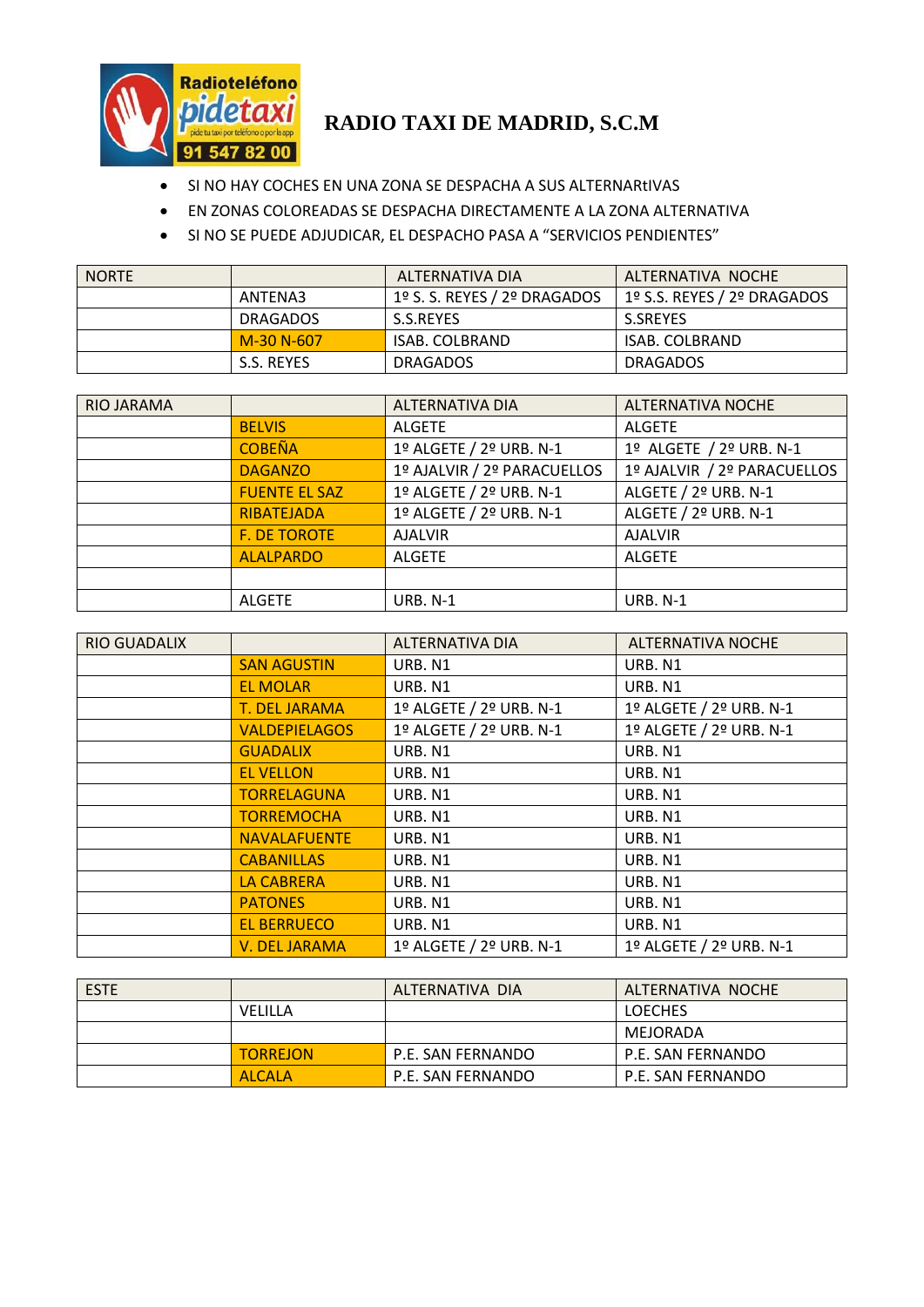| RIO TAJUÑA |                      | ALTERNATIVA DIA   | ALTERNATIVA NOCHE |
|------------|----------------------|-------------------|-------------------|
|            | <b>TIELMES</b>       | ARGANDA           | ARGANDA           |
|            | <b>VALDILECHA</b>    | <b>CAMPO REAL</b> | <b>CAMPO REAL</b> |
|            | <b>CARABAÑA</b>      | ARGANDA           | ARGANDA           |
|            | <b>VALDARECETE</b>   | ARGANDA           | ARGANDA           |
|            | <b>ESTREMERA</b>     | ARGANDA           | ARGANDA           |
|            | <b>P. DEL REY</b>    | <b>TORRES</b>     | <b>TORRES</b>     |
|            | <b>NUEVO BAZTAN</b>  | <b>TORRES</b>     | <b>TORRES</b>     |
|            | <b>VILLAR OLMO</b>   | <b>CAMPO REAL</b> | <b>CAMPO REAL</b> |
|            | <b>ORUSCO</b>        | <b>CAMPO REAL</b> | <b>CAMPO REAL</b> |
|            | <b>OLMEDA FUENTE</b> | <b>TORRES</b>     | <b>TORRES</b>     |
|            | <b>AMBITE</b>        | <b>CAMPO REAL</b> | <b>CAMPO REAL</b> |
|            | <b>BREA TAJO</b>     | ARGANDA           | ARGANDA           |

| <b>RIO HENARES</b> |                     | ALTERNATIVA DIA    | ALTERNATIVA NOCHE |
|--------------------|---------------------|--------------------|-------------------|
|                    | <b>TORRES</b>       | <b>VILLALBILLA</b> | VILLALBILLA       |
|                    | <b>MECO</b>         | P.E. SAN FERNANDO  | P.E. SAN FERNANDO |
|                    | <b>CAMARMA</b>      | P.E. SAN FERNANDO  | P.E. SAN FERNANDO |
|                    | VILLALBILLA         | <b>TORRES</b>      | <b>TORRES</b>     |
|                    | <b>V. DE ALCALA</b> | <b>TORRES</b>      | <b>TORRES</b>     |
|                    | <b>CORPA</b>        | <b>TORRES</b>      | <b>TORRES</b>     |
|                    | <b>ANCHUELO</b>     | <b>TORRES</b>      | <b>TORRES</b>     |
|                    | <b>PEZ. TORRES</b>  | <b>TORRES</b>      | <b>TORRES</b>     |
|                    | <b>SANTORCAZ</b>    | <b>TORRES</b>      | <b>TORRES</b>     |
|                    | <b>S. HUMOSA</b>    | P.E. SAN FERNANDO  | P.E. SAN FERNANDO |
|                    | <b>VALDEAVERO</b>   | <b>ALGETE</b>      | <b>ALGETE</b>     |

| SUR <sub>1</sub> |                      | ALTERNATIVA DIA | ALTERNATIVA NOCHE |
|------------------|----------------------|-----------------|-------------------|
|                  | <b>MOSTOLES</b>      |                 | HOSP. MOSTOLES    |
|                  | <b>SEVILLA NUEVA</b> | <b>BRUNETE</b>  | <b>BRUNETE</b>    |
|                  | EL ALAMO             | NAVALCARNERO    | NAVALCARNERO      |

| SUR <sub>2</sub> |                       | ALTERNATIVA DIA | ALTERNATIVA NOCHE   |
|------------------|-----------------------|-----------------|---------------------|
|                  | <b>GRAL, PALACIOS</b> |                 | <b>HOSP. GETAFE</b> |
|                  | <b>TORR. VELASCO</b>  | TORR. CALZADA   | TORR. CALZADA       |
|                  | <b>GRIÑON</b>         | <b>HUMANES</b>  | <b>HUMANES</b>      |
|                  | <b>BATRES</b>         | M. ENMEDIO      | M. ENMEDIO          |
|                  | <b>CUBAS</b>          | TORR. CALZADA   | TORR. CALZADA       |

| <b>PNTE. VALLECAS</b> |                | ALTERNATIVA DIA | <b>ALTERNATIVA NOCHE</b> |
|-----------------------|----------------|-----------------|--------------------------|
|                       | <b>PAVONES</b> |                 | VALDEBERNARDO            |
|                       | VALDEMINGOMEZ  |                 | <b>ENSANCHE VALL</b>     |

| CARABANCHEL |        | ALTERNATIVA DIA   | <b>ALTERNATIVA NOCHE</b> |
|-------------|--------|-------------------|--------------------------|
|             | $A-42$ | ELIPTICA          | <b>ELIPTICA</b>          |
|             | M-40   | <sup>ን</sup> ZA . | ንZA EL.                  |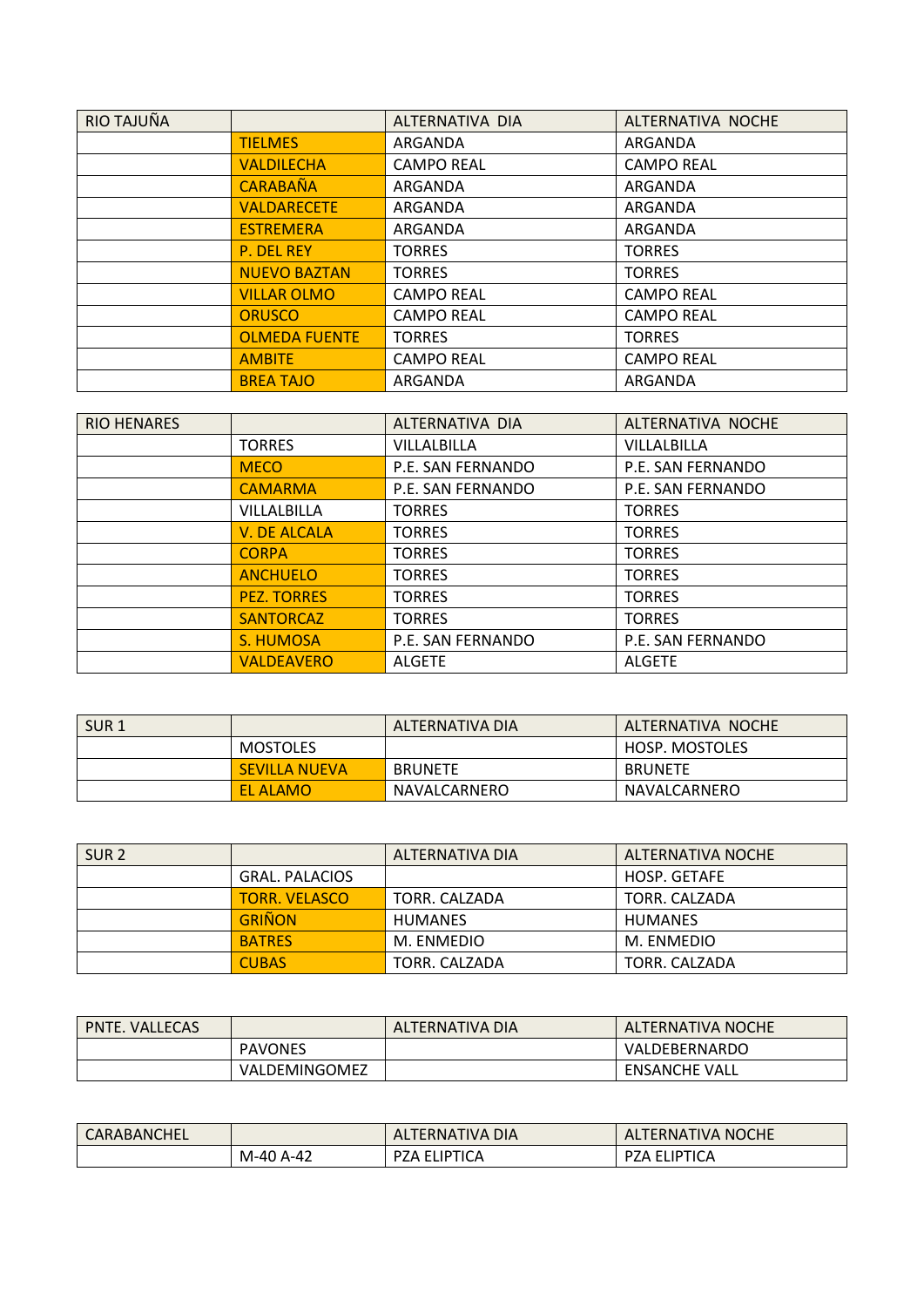| <b>RIO TAJO</b> |                      | <b>ALTERNATIVA DIA</b> | <b>ALTERNATIVA NOCHE</b> |
|-----------------|----------------------|------------------------|--------------------------|
|                 | <b>ARANJUEZ</b>      | VALDEMORO              | VALDEMORO                |
|                 | <b>VALDELAGUNA</b>   | <b>CHINCHON</b>        | <b>CHINCHON</b>          |
|                 | <b>V. SALVANES</b>   | <b>CHINCHON</b>        | <b>CHINCHON</b>          |
|                 | <b>BELMONTE TAJO</b> | <b>CHINCHON</b>        | <b>CHINCHON</b>          |
|                 | <b>COLMEN. OREJA</b> | <b>CHINCHON</b>        | <b>CHINCHON</b>          |
|                 | <b>VILLACONEJOS</b>  | <b>CHINCHON</b>        | <b>CHINCHON</b>          |
|                 | <b>PERALES</b>       | MORATA TAJUÑA          | MORATA TAJUÑA            |
|                 | <b>FUENTIDUEÑA</b>   | <b>CHINCHON</b>        | <b>CHINCHON</b>          |
|                 | V. DE TAJO           | <b>CHINCHON</b>        | <b>CHINCHON</b>          |

| <b>EMBALSE</b> | <b>EMBALSE</b>          | ALTERNATIVA DIA | <b>ALTERNATIVA NOCHE</b> |
|----------------|-------------------------|-----------------|--------------------------|
|                | <b>V. DE PERALES</b>    | <b>BRUNETE</b>  | <b>BRUNETE</b>           |
|                | VILLAMANTA              | NAVALCARNERO    | NAVALCARNERO             |
|                | VILLANTILLA             | NAVALCARNERO    | NAVALCARNERO             |
|                | <b>CHAPINERIA</b>       | NAVALCARNERO    | NAVALCARNERO             |
|                | C. DE ARROYO            | <b>BRUNETE</b>  | <b>BRUNETE</b>           |
|                | <b>NAVALAGAMELLA</b>    | <b>BRUNETE</b>  | <b>BRUNETE</b>           |
|                | <b>F. DE LA OLIVA</b>   | <b>BRUNETE</b>  | <b>BRUNETE</b>           |
|                | A. DEL FRESNO           | NAVALCARNERO    | NAVALCARNERO             |
|                | <b>V. DEL PRADO</b>     | NAVALCARNERO    | NAVALCARNERO             |
|                | P. DE LA PRESA          | <b>BRUNETE</b>  | <b>BRUNETE</b>           |
|                | <b>NAVAS REY</b>        | <b>BRUNETE</b>  | <b>BRUNETE</b>           |
|                | R. CHAVELA              | <b>BRUNETE</b>  | <b>BRUNETE</b>           |
|                | <b>SM VALDEIGLESIAS</b> | NAVALCARNERO    | NAVALCARNERO             |
|                | <b>VALDEMAQUEDA</b>     | <b>BRUNETE</b>  | <b>BRUNETE</b>           |
|                | <b>CENICIENTOS</b>      | NAVALCARNERO    | NAVALCARNERO             |
|                | S. M. ALAMEDA           | P.Q. EMP. ROZAS | P.Q. EMP. ROZAS          |

| <b>PZA. CASTILLA</b> | PZA. CASTILLA       | ALTERNATIVA DIA | ALTERNATIVA NOCHE |
|----------------------|---------------------|-----------------|-------------------|
|                      | <b>EUROBUILDING</b> |                 | S. CORAZONES      |
|                      |                     |                 |                   |

| l F. CABALLERO | <b>F.CABALLERO</b> | ALTERNATIVA DIA | <b>ALTERNATIVA NOCHE</b> |
|----------------|--------------------|-----------------|--------------------------|
|                | <b>EL PARDO</b>    |                 | MONTERREAL               |
|                | M30 M40 OES        |                 | MONTERREAL               |

| <b>RIO MANZANARES</b> | R MANZANARES       | ALTERNATIVA DIA | <b>ALTERNATIVA NOCHE</b> |
|-----------------------|--------------------|-----------------|--------------------------|
|                       | <b>SOTO REAL</b>   | <b>COLMENAR</b> | <b>COLMENAR</b>          |
|                       | <b>MANZANARES</b>  | <b>COLMENAR</b> | <b>COLMENAR</b>          |
|                       | <b>EL BOALO</b>    | <b>COLMENAR</b> | <b>COLMENAR</b>          |
|                       | MORALZARZAL        | PQ. EMP. ROZAS  | P.Q. EMP. ROZAS          |
|                       | C. MEDIANO         | PQ. EMP. ROZAS  | P.Q. EMP. ROZAS          |
|                       | <b>BECERRIL</b>    | <b>COLMENAR</b> | <b>COLMENAR</b>          |
|                       | <b>NAVACERRADA</b> | <b>COLMENAR</b> | <b>COLMENAR</b>          |
|                       | <b>CERCEDILLA</b>  | PQ. EMP. ROZAS  | PQ. EMP. ROZAS           |
|                       | <b>MIRAFLORES</b>  | <b>COLMENAR</b> | <b>COLMENAR</b>          |
|                       | <b>BUSTRAVIEJO</b> | <b>URB. N-1</b> | <b>URB. N-1</b>          |
|                       | <b>VALDEMANCO</b>  | <b>URB. N-1</b> | <b>URB. N-1</b>          |
|                       | <b>LOS MOLINOS</b> | PQ. EMP. ROZAS  | P.Q. EMP. ROZAS          |